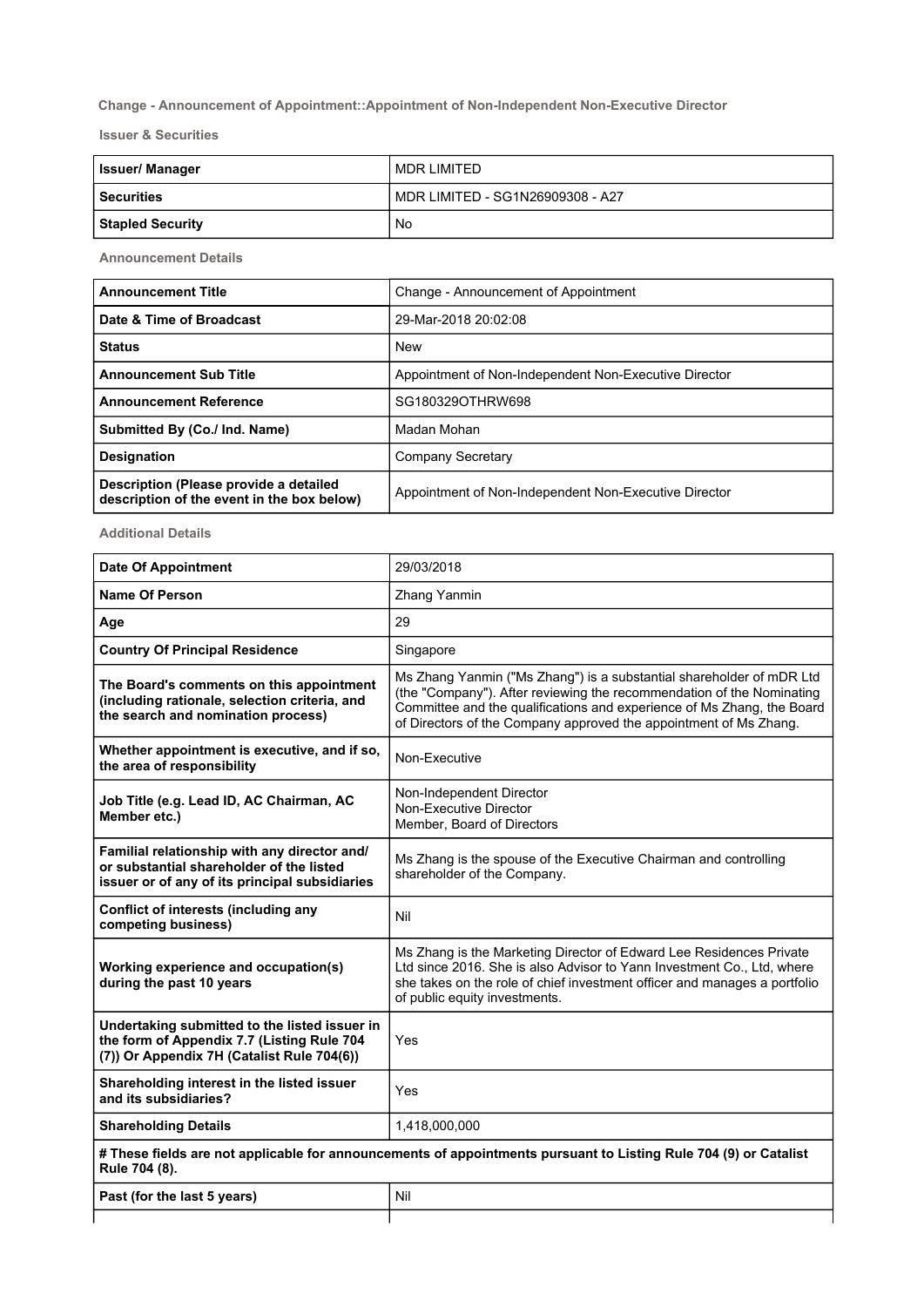| <b>Present</b>                                                                                                                                                                                                                                                                                                                                                                                                                                                                                                                                                                                                                                                                      | Nil |  |
|-------------------------------------------------------------------------------------------------------------------------------------------------------------------------------------------------------------------------------------------------------------------------------------------------------------------------------------------------------------------------------------------------------------------------------------------------------------------------------------------------------------------------------------------------------------------------------------------------------------------------------------------------------------------------------------|-----|--|
| (a) Whether at any time during the last 10<br>years, an application or a petition under any<br>bankruptcy law of any jurisdiction was filed<br>against him or against a partnership of<br>which he was a partner at the time when he<br>was a partner or at any time within 2 years<br>from the date he ceased to be a partner?                                                                                                                                                                                                                                                                                                                                                     | No  |  |
| (b) Whether at any time during the last 10<br>years, an application or a petition under any<br>law of any jurisdiction was filed against an<br>entity (not being a partnership) of which he<br>was a director or an equivalent person or a<br>key executive, at the time when he was a<br>director or an equivalent person or a key<br>executive of that entity or at any time within<br>2 years from the date he ceased to be a<br>director or an equivalent person or a key<br>executive of that entity, for the winding up or<br>dissolution of that entity or, where that<br>entity is the trustee of a business trust, that<br>business trust, on the ground of<br>insolvency? | No  |  |
| (c) Whether there is any unsatisfied<br>judgment against him?                                                                                                                                                                                                                                                                                                                                                                                                                                                                                                                                                                                                                       | No  |  |
| (d) Whether he has ever been convicted of<br>any offence, in Singapore or elsewhere,<br>involving fraud or dishonesty which is<br>punishable with imprisonment, or has been<br>the subject of any criminal proceedings<br>(including any pending criminal proceedings<br>of which he is aware) for such purpose?                                                                                                                                                                                                                                                                                                                                                                    | No  |  |
| (e) Whether he has ever been convicted of<br>any offence, in Singapore or elsewhere,<br>involving a breach of any law or regulatory<br>requirement that relates to the securities or<br>futures industry in Singapore or elsewhere,<br>or has been the subject of any criminal<br>proceedings (including any pending criminal<br>proceedings of which he is aware) for such<br>breach?                                                                                                                                                                                                                                                                                              | No  |  |
| (f) Whether at any time during the last 10<br>years, judgment has been entered against<br>him in any civil proceedings in Singapore or<br>elsewhere involving a breach of any law or<br>regulatory requirement that relates to the<br>securities or futures industry in Singapore<br>or elsewhere, or a finding of fraud,<br>misrepresentation or dishonesty on his part,<br>or he has been the subject of any civil<br>proceedings (including any pending civil<br>proceedings of which he is aware) involving<br>an allegation of fraud, misrepresentation or<br>dishonesty on his part?                                                                                          | No  |  |
| (g) Whether he has ever been convicted in<br>Singapore or elsewhere of any offence in<br>connection with the formation or<br>management of any entity or business trust?                                                                                                                                                                                                                                                                                                                                                                                                                                                                                                            | No  |  |
| (h) Whether he has ever been disqualified<br>from acting as a director or an equivalent<br>person of any entity (including the trustee of<br>a business trust), or from taking part directly<br>or indirectly in the management of any entity<br>or business trust?                                                                                                                                                                                                                                                                                                                                                                                                                 | No  |  |
| (i) Whether he has ever been the subject of<br>any order, judgment or ruling of any court,<br>tribunal or governmental body, permanently                                                                                                                                                                                                                                                                                                                                                                                                                                                                                                                                            | No  |  |